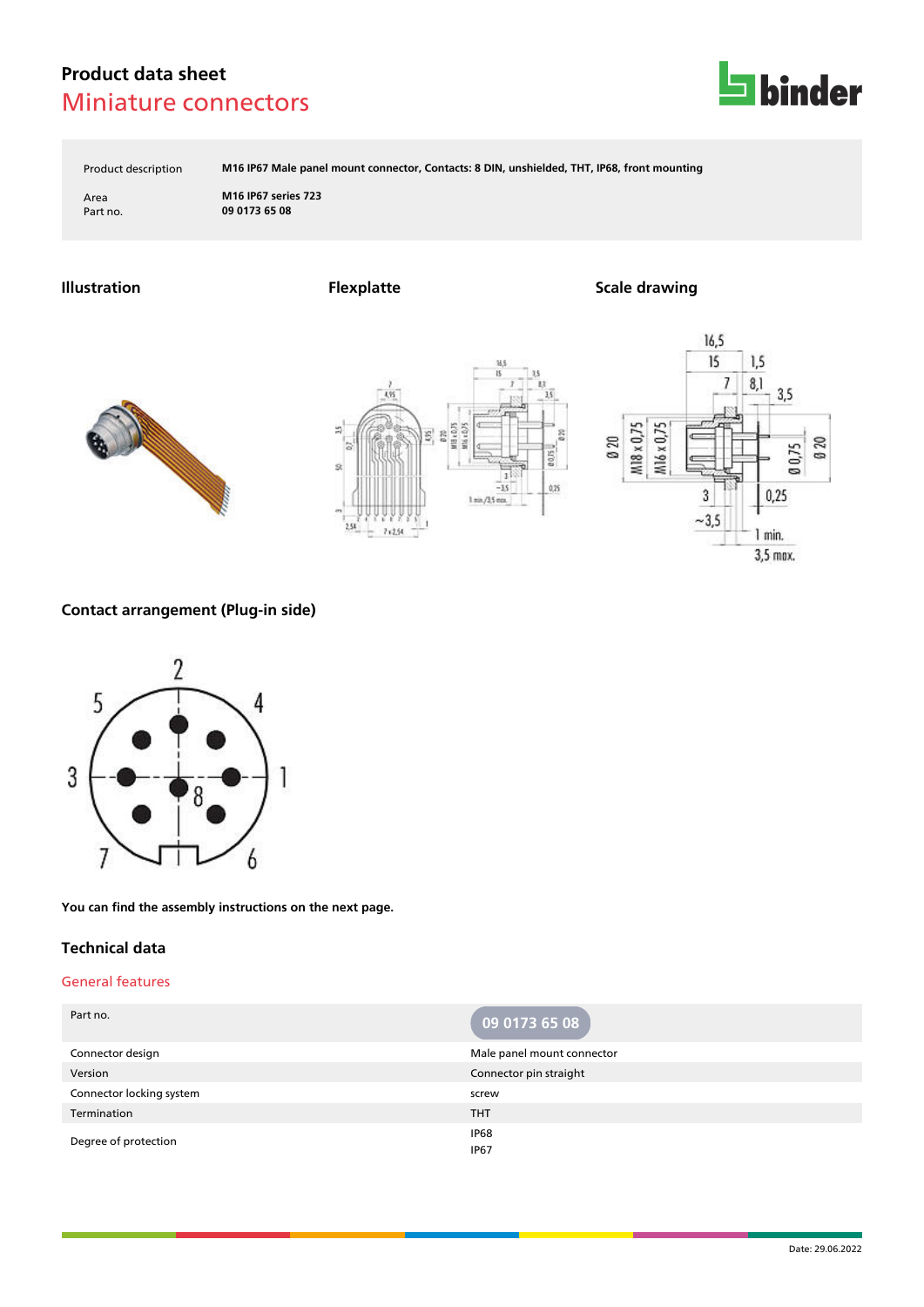

Product description **M16 IP67 Male panel mount connector, Contacts: 8 DIN, unshielded, THT, IP68, front mounting**

Area **M16 IP67 series 723** Part no. **09 0173 65 08**

| Temperature range from/to   | -40 ℃ / 95 ℃        |
|-----------------------------|---------------------|
| Tightening torque screw nut | $0.5-1$ Nm          |
| Mechanical operation        | > 500 Mating cycles |
| Weight (g)                  | 16.03               |
| Customs tariff number       | 85369010            |

### Electrical parameters

| Rated voltage             | 60 V                  |
|---------------------------|-----------------------|
| Rated impulse voltage     | 500 V                 |
| Rated current (40 °C)     | 5.0 A                 |
| Insulation resistance     | $\geq 10^{10} \Omega$ |
| Pollution degree          |                       |
| Overvoltage category      |                       |
| Insulating material group | $\mathbf{III}$        |
| <b>EMC</b> compliance     | unshielded            |

#### Material

| Housing material      | Zinc die-cast nickel-plated          |
|-----------------------|--------------------------------------|
| Contact body material | PBT (UL94 V-0)                       |
| Contact material      | CuZn (brass)                         |
| Contact plating       | Ag (silver)                          |
| <b>REACH SVHC</b>     | CAS 7439-92-1 (Lead)                 |
| SCIP number           | 59402e86-8e38-4a99-a65c-d588a93b0f82 |

#### Classifications

| eCl@ss 11.1 | 27-44-01-09 |
|-------------|-------------|
| ETIM 7.0    | EC003569    |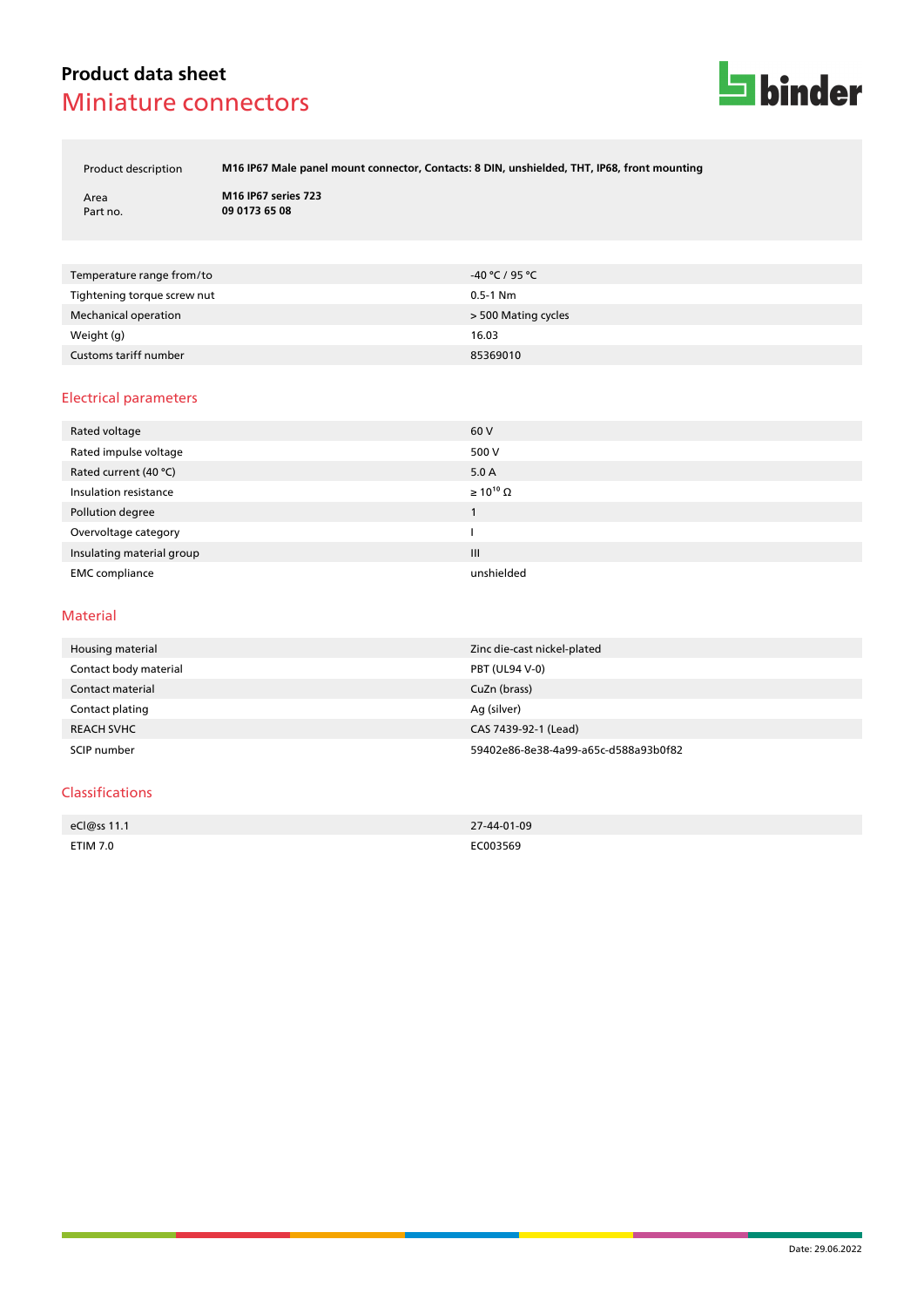

Product description **M16 IP67 Male panel mount connector, Contacts: 8 DIN, unshielded, THT, IP68, front mounting**

Area **M16 IP67 series 723** Part no. **09 0173 65 08**

### **Assembly instructions / Panel cut-out**